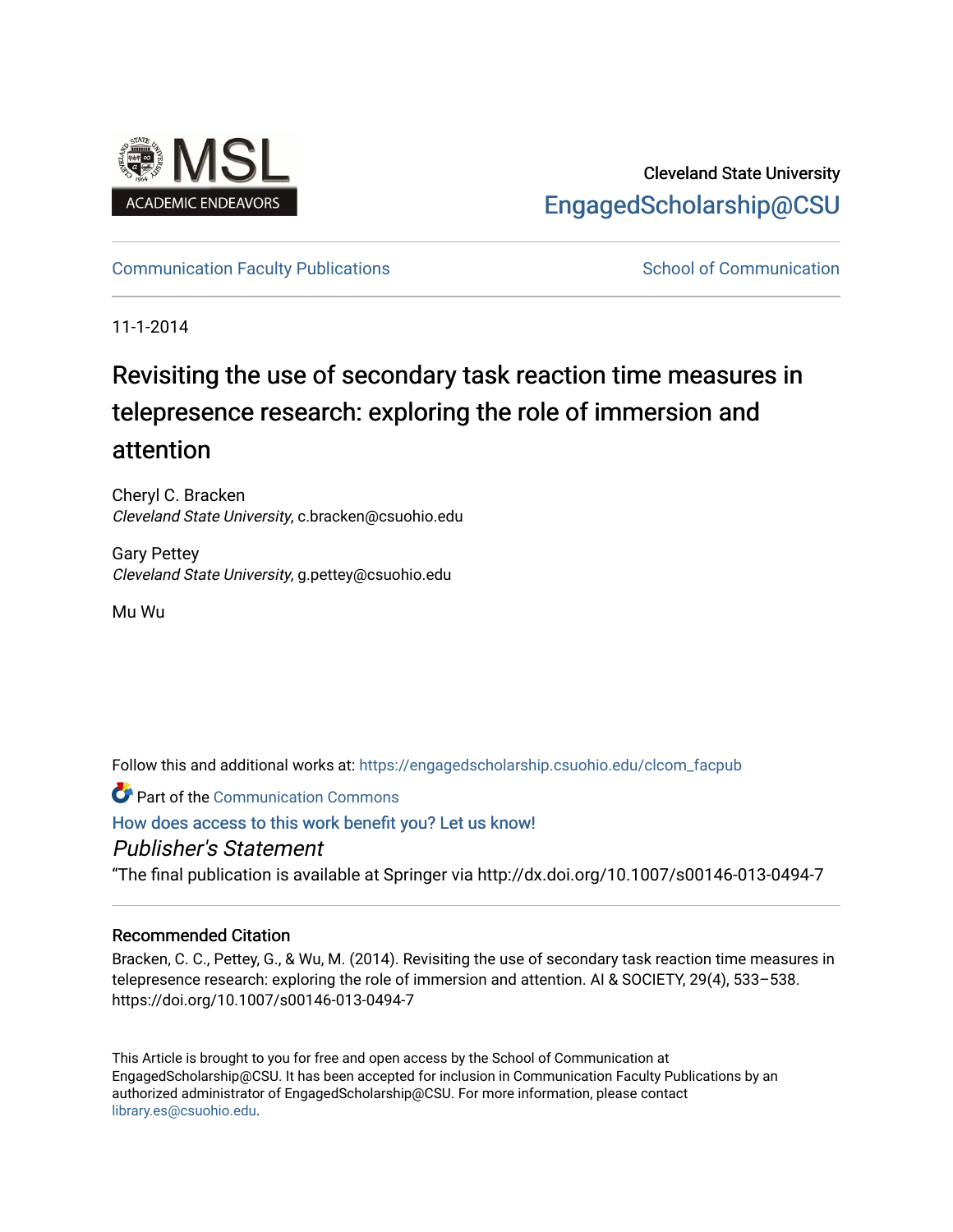## **Revisiting the use of secondary task reaction time measures in telepresence research: exploring the role of immersion and attention**

**Cheryl Campanella Bracken Gary Pettey Mu Wu**

**Abstract** In this experimental study, we use secondary task reaction time (STRT) to measure Attention to a media presentation and compare STRT to traditional self-report measures of Telepresence (immersion, social reality, spatial presence, and transportation) and enjoyment. Further, we compare the STRT measure with the composite items of Telepresence-Immersion. The results indicate that STRT may be useful for measuring some sub-dimensions of Telepresence. Implications are discussed.

#### **1 Introduction**

Telepresence has primarily been studied with self-report (pencil-and-paper) measures gathered after an exposure to a media experience. While numerous researchers have commented on the necessity of more objective measures over the past decade (Alcaniz et al. 2009; IJsselsteijn et al. 2000), few have proven fruitful. This study will incorporate the concept of Attention, measured by secondary task reaction time (STRT), in an attempt to clarify the self-report Telepresence measures.

#### 1.1 Telepresence

There is general agreement that Telepresence is "the perceptual illusion of non-mediation" (Lombard and Ditton 1997. Para 2). Bracken and Pettey more recently developed the following definition based on their work with popular media and Telepresence: Telepresence is a "psychological state in which media users voluntarily suspend the experience of mediation in order to feel a sense of connection with the mediated content they are using (i.e., connection to characters, involvement in the story line)" (Bracken et al. 2010, pg. 2; Pettey et al. 2010).

1.2 Telepresence and the nature of reality, concepts, and the virtual

Pinker (2007) argues that all *communication* is the ability to paint a picture in another's mind. Biocca (2003) refers to evolutionary primacy playing a role in shifts in Telepresence. He suggests that the "ability to shift ones' spatial presence must be based on mechanisms that most likely served an evolutionary value" (pg. 4). Biocca argues that we can conceive of situations when our ancestors needed to conceptualize/visualize or "experience the presence" of a place to explain a past or plan a future action. Drawing a map in the dust or using a rock as symbol for a mountain has evolutionary value when planning a hunt or giving directions. Biocca suggests this ability might be linked to the beginning of self-consciousness as well as embedding that self-consciousness within a social context.

Telepresence is based on our ability to conceptualize/ visualize these types of images in our mind. There is an interaction between the real world imagery, the virtual imagery, and our mental imagery. Biocca suggests there are three poles: *physical space, mental imagery space,* and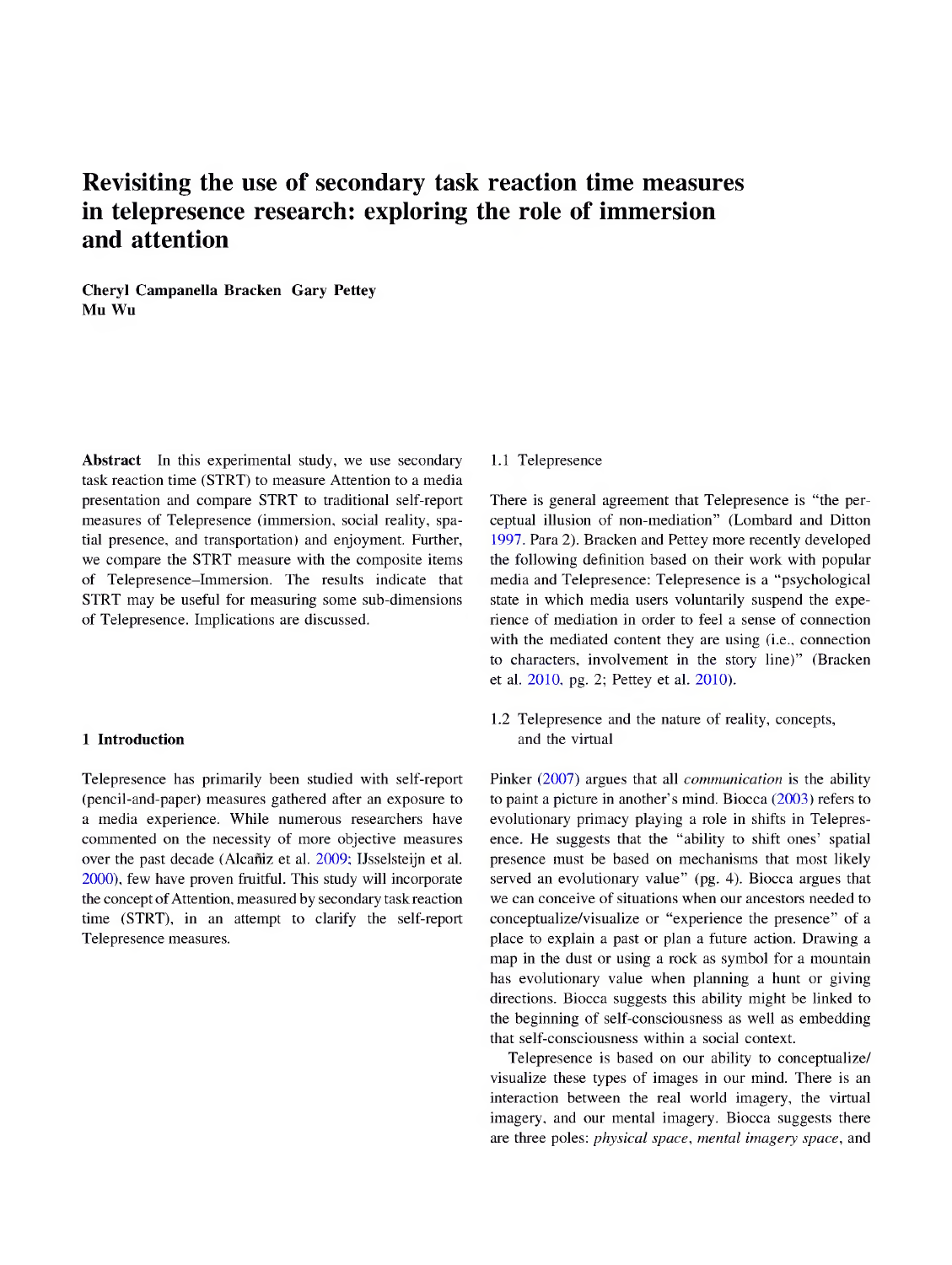ultimately (and humanly), *virtual space.* For example, a hunter experiences a meadow with game. The hunter visualizes, models, and remembers key features (i.e., conceptualizes the space), and then he shares the conceptualized space with others using abstractions (e.g., drawings). This virtual space can now be shared by individuals who have not physically experienced the space. Plans can be made for the real physical space by using the virtual space and sharing the original hunter's concepts (i.e., mental ization models). By acknowledging that individuals have the capability to create images in their own minds of some actual (or even conceived of) physical space, and communicate these images to others through abstractions (words or other symbols), it explains the ease with which our minds accept the technological creation of environments (space) and experiences. Further, that we do this with actual environments and experiences allow us to move into "created" ones and experience them as *real.* Our ability to represent imagery has obviously surpassed drawing in the dirt and we can now "share" the images we create using cameras, computers, and software with millions.

Such a three-pole model asserts a case, as well, of potentially divided *Attention.* When energy is divided across the poles (as it might be during initial learning), overall reported levels of Telepresence is low. Consider the transference of knowledge about how to walk through an actual physical space full of pylons, which must be reconfigured mentally when learning how to drive a vehicle through them. Learning to control a boat through water or a plane through air must involve some unlearning driving and turning a car. During that learning period, Telepresence would be low as attention is scattered across poles. One would see the a similar learning curve learning to use a video controller through a video game as the individual must merge physical experiences with conceptualized locomotion (controller) with the virtual space of the video game. Only once one has mastered the controller can Telepresence ensue (with skill being a necessary rather than a sufficient causal condition).

Conversely, as spatial attention increases (attention at a given pole), an individual may not have the resources to maintain different spatial models (at other poles). Under conditions where action in space involves high spatial attention to sensory stimuli (e.g., learning a new motor task or during a fight-01-flight), spatial presence is focused and undivided. When an individual's skills are being challenged whether in real space (e.g.. driving in traffic during a snowstorm), in cognitive space (e.g., concentrating on detailed reading material) or in virtual space (e.g., being shot at in a combat centered video game), the level of mental energy required for processing of sensory cues approaches maximum. Any attempt to process away from that "pole" could result in failure as processing other cues will result in the reduction of necessary processing within the focused "pole." In these cases individuals may report being in a state of high, undivided presence (Biocca 2003, p. 7).

Tasks and environments can place high or low demands on spatial attention. For example, learning to ride a bicycle may be highly demanding of attention compared to sitting stationary with no current task may be less demanding. In cases where that physical environment is not demanding of spatial attention individual may experience low spatial presence and become disengaged. A mental imagery space (or thoughts) may dominate leading to an oscillation or division of Telepresence across two spatial models the physical and the imagery space. The phenomenal experience reported in self-report measures will be low spatial (physical) presence (Biocca 2003, pg 8).

Biocca maps how media channels might be places within the three pole model. He places virtual reality at the extreme end of virtual space and flight/fight responses at the extreme end of physical space. The result is that there is not a direct relationship between levels of Immersion and levels of Telepresence (Jones 2007). "Thus, regardless of how immersive or impoverished the medium is, the experience of Telepresence is determined by the quality of the physical, virtual, and/or mental spatial cues and the individual's awareness of them (Biocca 2003)" [as cited in Jones (2007). p. 41].

#### 1.3 Telepresence and Attention

Researchers have long discussed a link between Telepresence and Attention. Witmer and Singer (1998) state that they view Telepresence as "a normal awareness phenomenon that requires directed attention and is based in the interaction between sensory stimulation, environmental factors that encourage involvement and enable immersion, and internal tendencies to become involve" (p. 225). They further attempt to conceptualize differences between Attention, Immersion, and Involvement. Witmer and Singer (1998) link attention to focus (Fontaine 1992). Focus refers to being aware of an entire environment and uses cues such as novelty to take in changes in the environment. In contrast, Witmer and Singer (1998) discuss focused attention as requiring most of one's attentional resources. This view is consistent with the Limited Capacity model (Lang 1990). Telepresence is seen as requiring both involvement and immersion (Witmer and Singer 1998): *Involvement* is defined as "a psychological state experienced as a consequence of focusing one's energy and attention on a coherent set of stimuli or meaningfully related activities and events" (Witmer and Singer 1998, p. 227). Whereas, *Immersion* is defined as "a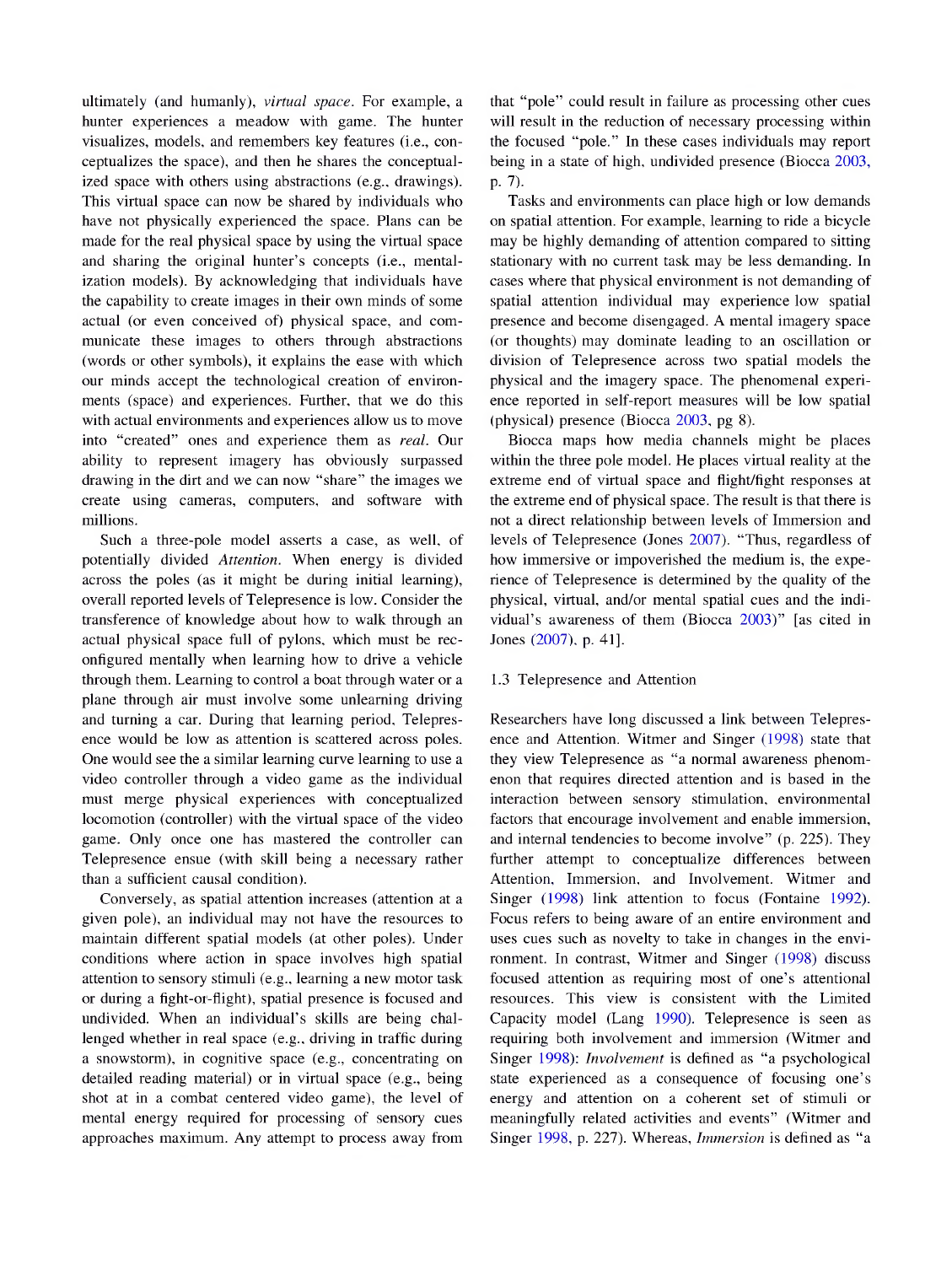psychological state characterized by perceiving oneself to be enveloped by, included in, and interacting with an environment that provides a continuous stream of stimuli and experience" (p. 227).

#### *1.3.1 Attention as secondary task reaction time*

According Basil (1994) secondary task reaction time (STRT) is capable of assessing "attention, arousal, and involvement" (Basil 1994, p. 93). STRT is an objective measure that is based on the limited capacity model of attention (Lang 1990). The basic assumptions are that people distribute their perceptual and cognitive resources to survey and interpret the world around them. These resources are limited and therefore, when resources are allocated to a specific channel, less are available to process other channels. STRT measures attention on this same premise that when participants are involved in an activity or task, then less attention is available for the other activities (i.e., secondary tasks). In a summary of STRT research. Lang et al. (1998) identify conditions that influence resource allocation: structural features (i.e. screen size), changes in the difficulty of encoding the task (i.e. pace), and the concurrent demands for resources (i.e., primary and secondary task performance).

#### *1.3.2 Telepresence and STRT*

There have numerous calls to identify more objective measures of Telepresence. One approach is to use STRT to measure the amount of time it tasks to distract participants from the media experience. Periodically, there has been interest in this approach. Darken et al. (1999) reported that "attention is a likely candidate measurement that correlated to a well-accepted self-assessment measurement of presence" (pg. 346).

There have been several previous studies that have employed STRT using a visual stimulus. For example Klimmt et al. (2005a, b) used a visual distraction cue in an experiment testing three levels of immersive media: hypertext, film, and VR. The authors' reported weak but negative correlations between attentional measures and the STRT responses. More recently, Nordahl and Korsgaard (2010) used a technique related to STRT called adjustable distraction to measure Telepresence. The results suggest that distraction cues may be useful for studying Telepresence because participants appear to be able to adjust to have multiple visual cues without disrupting their telepresence experience.

Bailey et al. (2011) employed aural audio distraction cues in an experiment testing Telepresence over the duration of series of film clips. The authors' did not measure the length of time it took participants to respond but instead coded either a failure to respond or that the cue elicited a response regardless of time. When participants reported experiencing a sensation of Telepresence there was "minimal failure" to respond to secondary task probes (pg. 13).

Based on the small but consistent trend in these studies that STRT can be used to test for Telepresence experiences, we posit the following;

**Hl** Attention (STRT) will be correlated to self-reported Telepresence sub-dimensions.

#### **2 Methods**

The data in this study was part of a larger study examining impact of content and form on telepresence experiences. The prior study utilized a  $(2 \times 2)$  screen size by content/ pacing between-participant design with a covariate. Participants viewed either a large or small screen presentations of fast-paced action adventure content, or slowerpaced, conversation-driven content. In the current study, all conditions were combined. Ten-minute film clips were viewed by 120 participants with full Institutional Review Board approval. There were 12 audio distraction cues presented randomly throughout the 10 minutes.

#### 2.1 Participants

Undergraduate students were recruited from several social science courses to participate. The 120 subjects were given credit from their instructors for participation. The majority of the group was female  $(n = 80)$ .

#### 2.2 Stimulus

The video material was taken from the film *Ronin.* The movie released in 1998 was directed by John Frankenhei mer and starred Robert De Niro. After viewing several movies that included both character conversational interaction and scenes with high action sequences without (or with minimal) character conversation, this movie was selected. The content (pace) of each clip was different. The action/chase clip was fast paced with frequent cuts and lots of movement on the screen. The conversation clip is presented in a much slower pace. The scenes feature longer shot lengths and slower transitions.

#### 2.3 Independent variables

#### *2.3.1 STRT*

Using *Inquisit,* we presented 12 audio distraction cues across the 10 minutes video clip. The participants were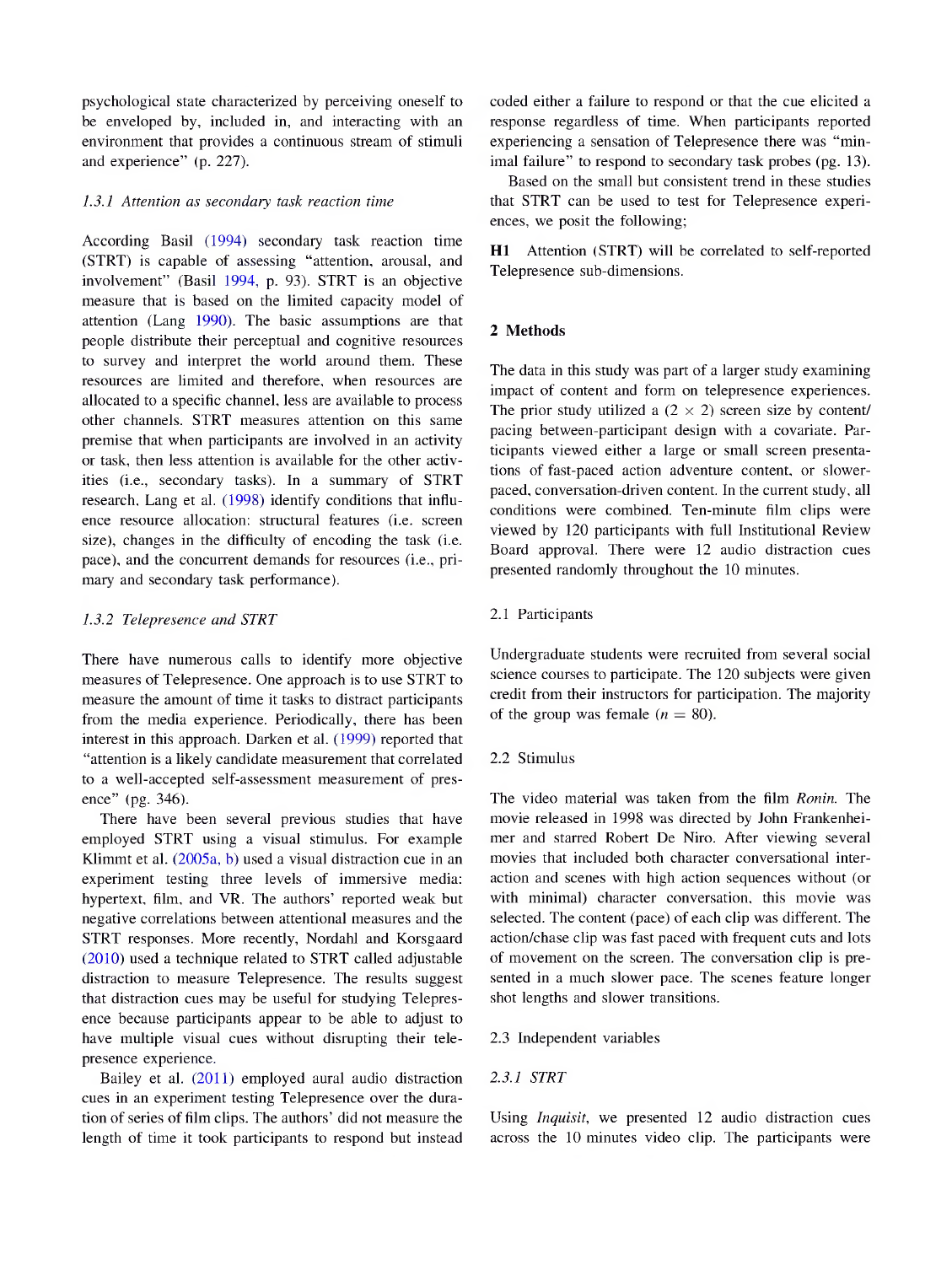instructed they would hear an audio distraction cue and when they hear it they should press either the spacebar or the mouse key. The participants were provided with a practice video clip featuring a comedian telling jokes and during this video had three practice distraction cues. The distraction cue was a trumpet playing music.

We calculated reaction time latency means for each of the 120 participants across the 12 distraction cues. We excluded 11 participants who never hit the space bar or mouse during the 10 minutes video clip. This latency mean is what is used in the subsequent analyses.

#### 2.4 Dependent variables

#### *2.4.1 Telepresence*

The amount of telepresence experienced by the participants was measured using items from the multidimensional telepresence scale (Bracken 2005, 2006; Lombard et al. 2009). The Telepresence items from the questionnaire were factor analyzed and resulted in four factors. These factors are similar to the sub-dimensions of Telepresence identified by Lombard and Ditton (1997). The factors are immersion, social realism, spatial presence, and transportation. Here transportation is consistent with a sense of "being there" previously identified by Kim and Biocca (1997).

#### *2.4.2 Immersion*

Immersion was measured by asking participants to respond to five statements using a scale from not at all (1) to very much (7). The items include "How involving was the video?" "How engaging was the story?" "How exciting was the experience?" "To what extent did you feel mentally immersed in the video?" ( $\alpha = .86$ ).

#### *2.4.3 Social Realism*

Social Realism was measured by asking participants to respond to three statements using a scale from not at all (1) to very much (7). The items include, "The way the events occurred were a lot like the ways those events occur in the real world." "The events in the video could occur in the real world." "It is likely the events in the video would occur in the real world. ( $\alpha = .87$ ).

#### *2.4.4 Spatial Realism*

Spatial Realism was measured by asking participants to respond to three statements using a scale from not at all (1) to very much (7). The items include, "How often did it feel as if you could reach out and touch objects or individuals in

the experience?" "How often did an object heading toward you make you feel as if you should move?" "How much did it feel like the objects and events you viewed were all around you?" ( $\alpha = .78$ ).

#### *2.4.5 Transportation*

Transportation was measured by asking participants to respond to three statements using a scale from not at all (1) to very much (7). The items include "Did you ever feel that your body was in the room, but your mind was in the media experience?" "To what extent did you experience a sense of Being There inside the media experience?" "How much did your feel as though you were inside the media experience observing the events?" ( $\alpha = .88$ ).

#### *2.4.6 Enjoyment*

Enjoyment was measured by asking participants to respond to two statements using a scale from not at all (1) to very much (7). The items include "Overall how satisfactory was the media experience?" "How enjoyable was the story?"  $(\alpha = .58)$ .

#### **3 Results**

Hypothesis 1 predicted that Attention (STRT) will be related to sub-dimensions of Telepresence. There was a significant relationship between Attention (as a covariate) and Telepresence-Immersion  $(F = 10.33, p < .001$ ; see Table 1).

As expected, Attention (STRT) was correlated with the pencil-and paper measure of Immersion ( $r = .30$ ,  $p < .01$ ). While significant, the linear relationship between Attention (STRT) and the paper and pencil Immersion index accounted for less that 10 percent of the relationship  $(r^2=.09)$ .

To further examine this relationship a correlation matrix was run to examine the relationship reaction time and the individual items of the Immersion scale. The results show that Attention (STRT) is correlated to the items that

**Table 1** Multiple analysis of variance table for attention, image size and pace

|                | Sum of squares | df   | Mean square | F          |  |
|----------------|----------------|------|-------------|------------|--|
| Immersion      | 235.80         | 1.00 | 235.80      | $10.33***$ |  |
| Social Reality | .45            | 1.00 | .45         | .03        |  |
| Spatial        | .64            | 1.00 | .64         | .05        |  |
| Transportation | 17.14          | 1.00 | 17.14       | .98        |  |
| Enjoy          | 8.84           | 1.00 | 8.84        | 1.02       |  |

*\*\*\* p* < .001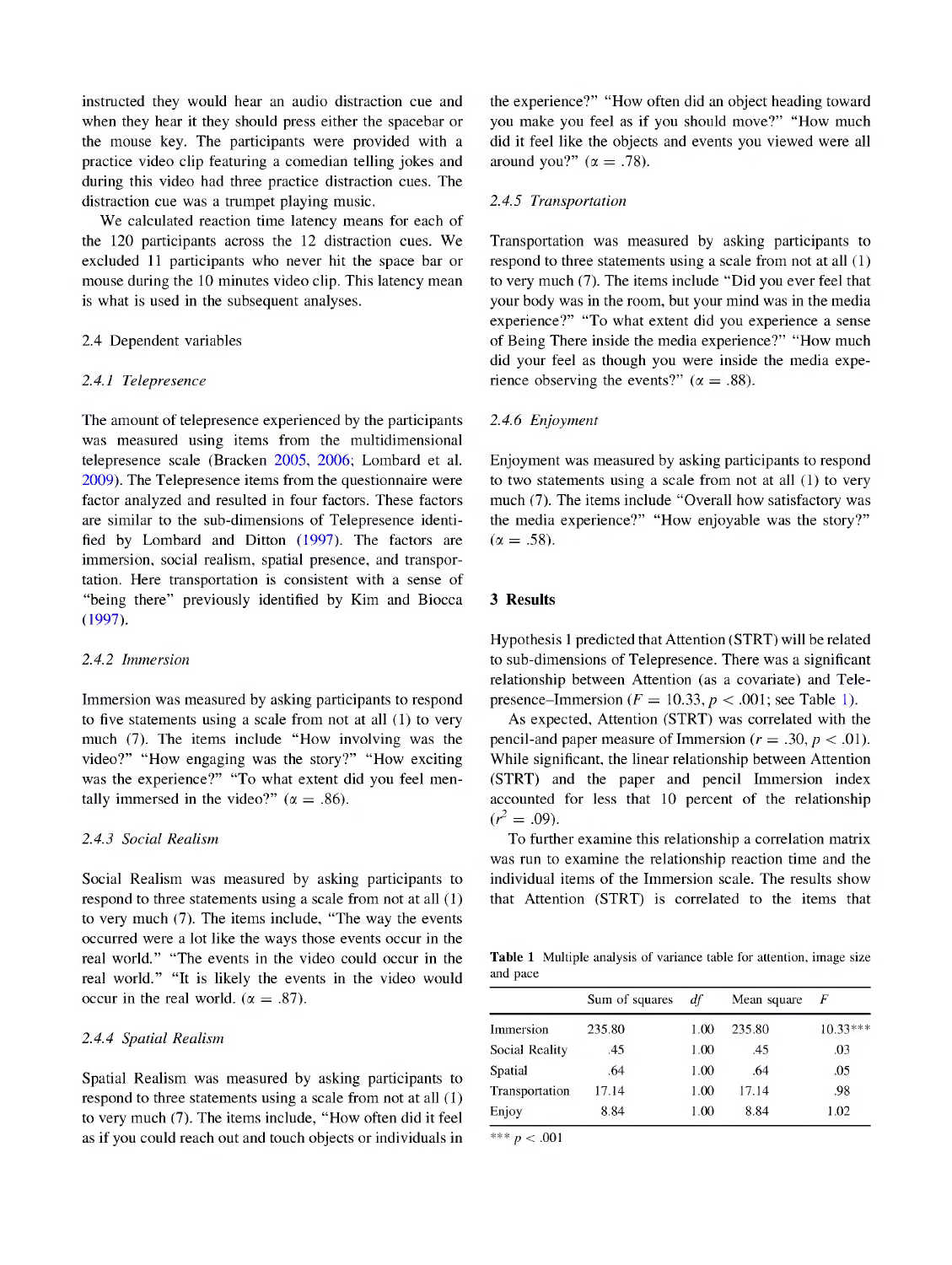| <b>Table 2</b> Correlations between<br>STRT, immersion items and<br>overall enjoyment<br>* $p < .05$ ; ** $p < .01$ ;<br>*** $p < .001$ |             | <b>STRT</b> | Involve  | Engage   | Excite   | Immerse | Enjoyment |
|-----------------------------------------------------------------------------------------------------------------------------------------|-------------|-------------|----------|----------|----------|---------|-----------|
|                                                                                                                                         | <b>STRT</b> |             | $-.22*$  | $-.26**$ | $-.27**$ | $-.23*$ | $-.09$    |
|                                                                                                                                         | Involve     | $-.22*$     |          | $.66**$  | $.53**$  | $.60**$ | $.30**$   |
|                                                                                                                                         | Engage      | $-.26**$    | $.66***$ |          | $.52**$  | $.52**$ | $.37**$   |
|                                                                                                                                         | Excite      | $-27**$     | $.53**$  | $.52**$  |          | $.62**$ | $.29**$   |
|                                                                                                                                         | Immerse     | $-.23*$     | $.60**$  | $.52**$  | $.62**$  |         | $.19*$    |
|                                                                                                                                         | Enjoyment   | $-.09$      | $.30**$  | $.37**$  | $29**$   | $.19*$  |           |

measure immersion. Specifically, there are negative correlations to items that inquire about involvement, engagement, excitement, and mental immersion. So, when a participant was involved, engaged, found the content exciting or was mentally immersed their reaction time was slower (see Table 2).

#### **4 Discussion**

The current study revisited the use of STRT to measure Telepresence. The results indicate that there is value in using this measurement technique for some of the subdimensions of Telepresence. Specifically, the analyses point to the relationship between Attention and Immersion. Using STRT as an indicator of Attention, we attempted to disentangled the conventional Immersion index to examine the components relationship with a conventional non-self report measure of Attention.

The correlations of the individual Immersion items and reaction time should be very intriguing both to Telepresence and Attention researchers. The correlations are significant and suggest that the variables share an element in regards to what they measure. However, if the variables were measuring the same thing, one might expect the correlations to be higher. We see that generally the Immersion items go better with one another than they do with the attention measure. These zero order relationships suggest that there may be distinctions between Immersion, Attention, and Enjoyment, similar to those suggested by Witmer and Singer (1998). It also suggests that some of the Telepresence measurements might be masking other relationships that have been occurring. An examination of the conventionally combined Telepresence indices may bear fruit in our attempt to better define the concepts of telepresence.

This study suggests that the various dimensions (spatial, social realism and enjoyment) of Telepresence commonly used may be artifacts of the particular "story being told" in the mediated experience. But just as good characters and good story can create attention and immerse one in a story, no one element necessarily alone (or in simple combination) predicts the level of Telepresence of a mediated experience. If Attention and Immersion are related but somewhat different, then perhaps there are two dimensions: one has a

certain intentionality (Attention/Cognitive) and one is created via media characteristics (Immersion/Emotive). If one needs to understand elements of a message then an immersive message might assist Attention and understanding, but a message with immersive characteristics may not be necessary for the attention of understanding. If one is to be tested on a piece of dry textual writing, directed cognitive energy may surfice. On the other hand if the message is immersive, cognitive intentionality may not be necessary to establish a sense of Telepresence in the experience. For example, action films can be immersive with minimal story or character development.

It appears that Immersion is capturing elements that pull media users into the media environment. Of the variables measured in this study it is the closest to attention. We feel that these results suggest that there may be emotional reactions that work independently with the cognitive processing. There may be presentational elements that demand a reaction and that immersion appears to capture some of this reaction. People have instinctual responses to media environments and content.

Additionally, this view is at least in part consistent with Reeves' (1991) ideas about *being there.* Steuer (1992) quotes Reeves as saying being there is "a combination of automatic perceptual processes, mindful direction of attention, and conscious processes such as narratization, all contribute toward our perceiving mediated experiences as if they were real" (Reeves 1991, p. 6).

These results point out the need for further investigation of attentional processing in communication and telepresence research. Finally, we think this may linkage may well be elaborate the traditional Attentional Model in conventional media use but also add a way for the conventional models to better assimilate the new media experiences that seem to emerge almost daily.

#### **5 Conclusion**

The use of STRT may be beneficial in some types of Telepresence research. We encourage presence researchers to continue to employ objective measures in their research. Additionally, the link between Attention and Telepresence needs further investigation.